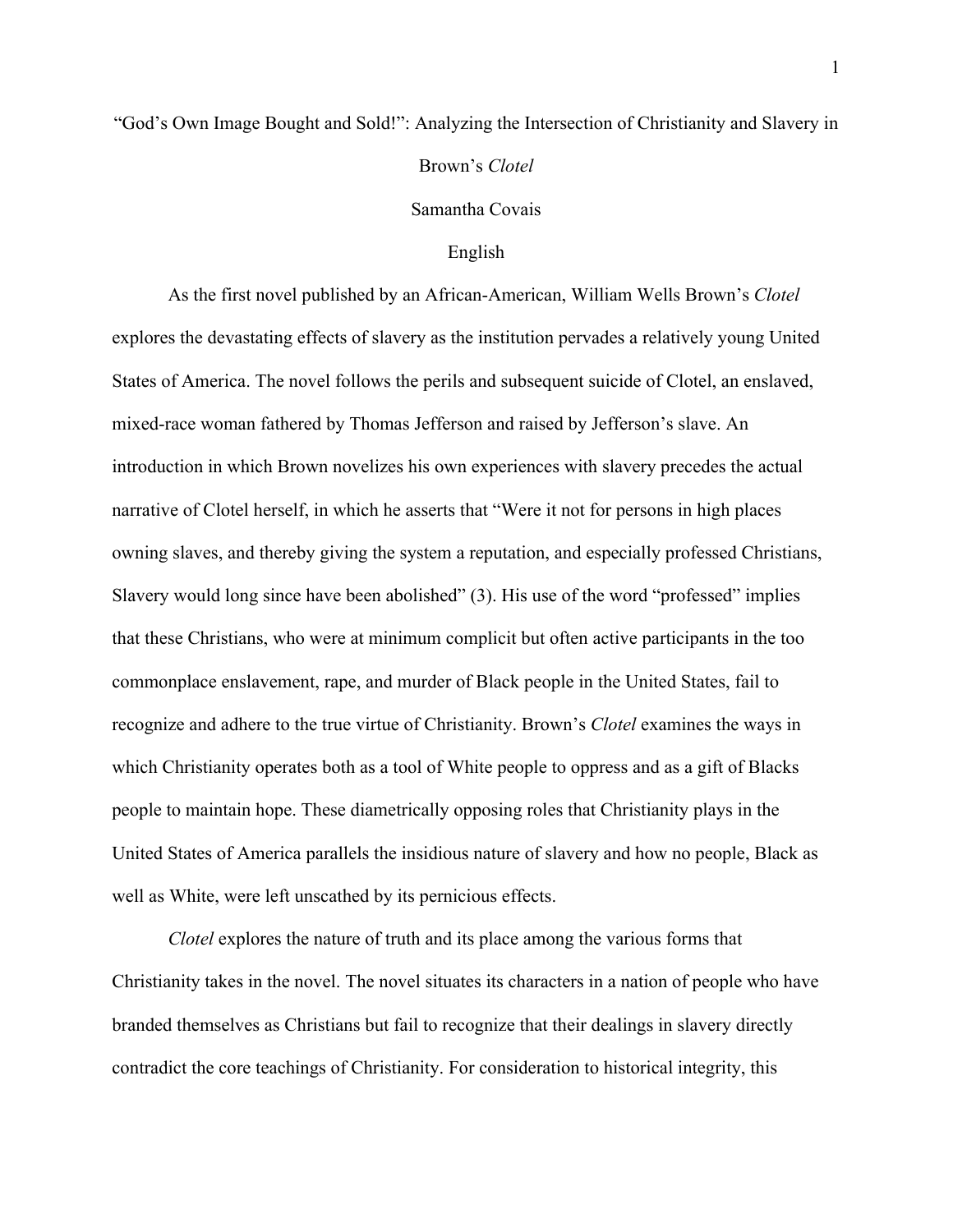article will reference the King James Version of the Bible, a widely utilized version of the Bible at the time of *Clotel*'s publication in 1853. To begin any conversation about Christianity and slavery in *Clotel*, one must first turn to from where the various characters draw their scriptural insight. Later in the narrative, a preacher poses a question on the matter of the morality of a slave master beating a slave, to which the automatic response is "oh, no! He is only doing his duty as a Christian!" (81). The inspiration for this response possibly comes from the oft referenced passage in Exodus 2:20-21 that states if a man whips his slave, "he shall not be punished: for he is his money." Likewise, Ephesians 6:5 commands slaves to "be obedient to them that are your masters according to the flesh, with fear and trembling, in singleness of your heart, as unto Christ." These passages, selectively chosen, are just two places in the Bible that depict slavery as an acceptable endeavor. Some interpretations, such as those of the Ephesians passage, even go as far as to equate slave owners with God himself, a narcissistic take on the tenets of Christianity of an immense magnitude that crosses the border into heresy. Historian Paul Gutacker asserts that Christian slave owners "mined the past for examples of Christian slaveholding" (1), using not only the Bible but also Christian tradition itself to support the institution of slavery. However, abolitionists and the enslaved craft their own narrative. Lemuel Haynes, the first Black minister in the United States, develops in the late eighteenth century what John Ernst calls a "liberation historiography" that separates the corrupted Christianity associated with slavery from the uncontaminated Christianity of the early Church that God had intended (255). This explicit distinction between these two variant forms of Christianity indicates a desire of the enslaved and abolitionists to reclaim Christianity and once again make it into a religion of human equality.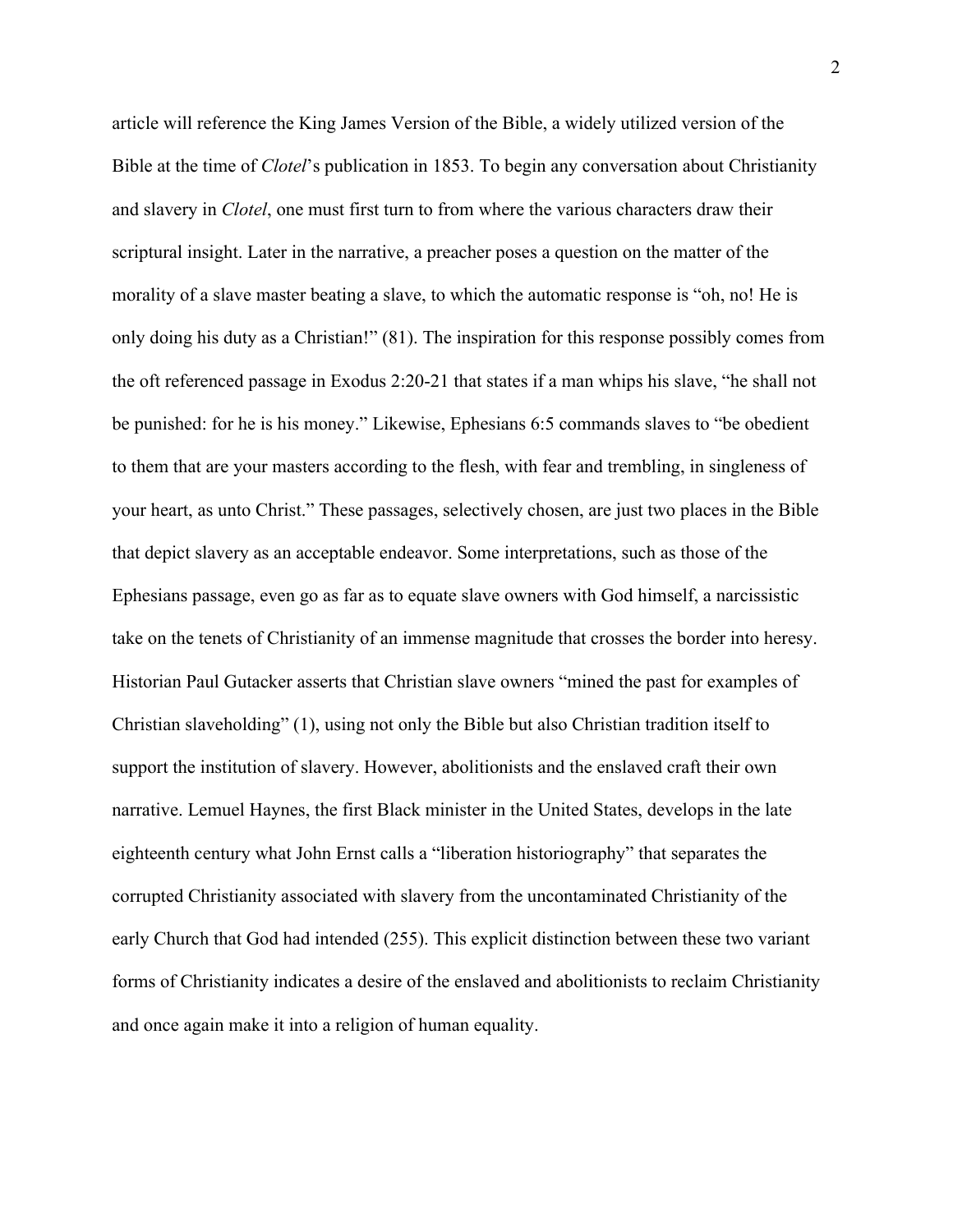The novel presents two different versions of Christianity: one that affirms slavery as a divinely sanctioned institution and one that maintains the sanctity of universal human equality. Alongside this dualism of nineteenth-century Christianity, the ubiquitously ruinous nature of slavery corrupts both Whites and Blacks in the novel. As seen in *Clotel*, slavery results in the moral decay of the Whites who validate it and the ruination of Black families, Black prosperity and wellbeing, and Black agency. The novel opens, as many slave narratives do, at a slave auction. Slave traders wrench apart mothers and children, husbands and wives, and families with a "degree of indifference... unknown in any other relation of life, except that of slavery" (48). Per the *partus sequitur ventrem* laws that Virginia adopted in 1662, Clotel follows the enslaved status of her mother, one of Jefferson's slaves, and after Jefferson's death, Clotel, her mother, and her sister are sold to the highest bidder. Clotel's beauty fetches her the highest price of the day, fifteen hundred dollars, and she is sold to Horatio Green, a White man who takes her as a common-law wife. Brown concludes this chapter, in which a human being has just been sold on the promise of her being a "devoted Christian, and perfectly trustworthy" (50), with the anonymously published poem "The Slave Auction - A Fact":

O God! my every heart-string cries, Doest thou these scenes behold In this our boasted Christian land, And must the truth be told? Blush, Christian, blush! for e'en the dark, Untutored heathen see Thy inconsistency; and lo! They scorn thy God, and thee!

Much like Brown's statement in the novel's preface, the poem comments on the unstable moral integrity that comes with calling oneself a Christian while simultaneously upholding the institution of slavery. Brown's conclusion of the first chapter with this poem sets up the rest of the novel to be a constant pleading with a White audience to reevaluate the inconsistencies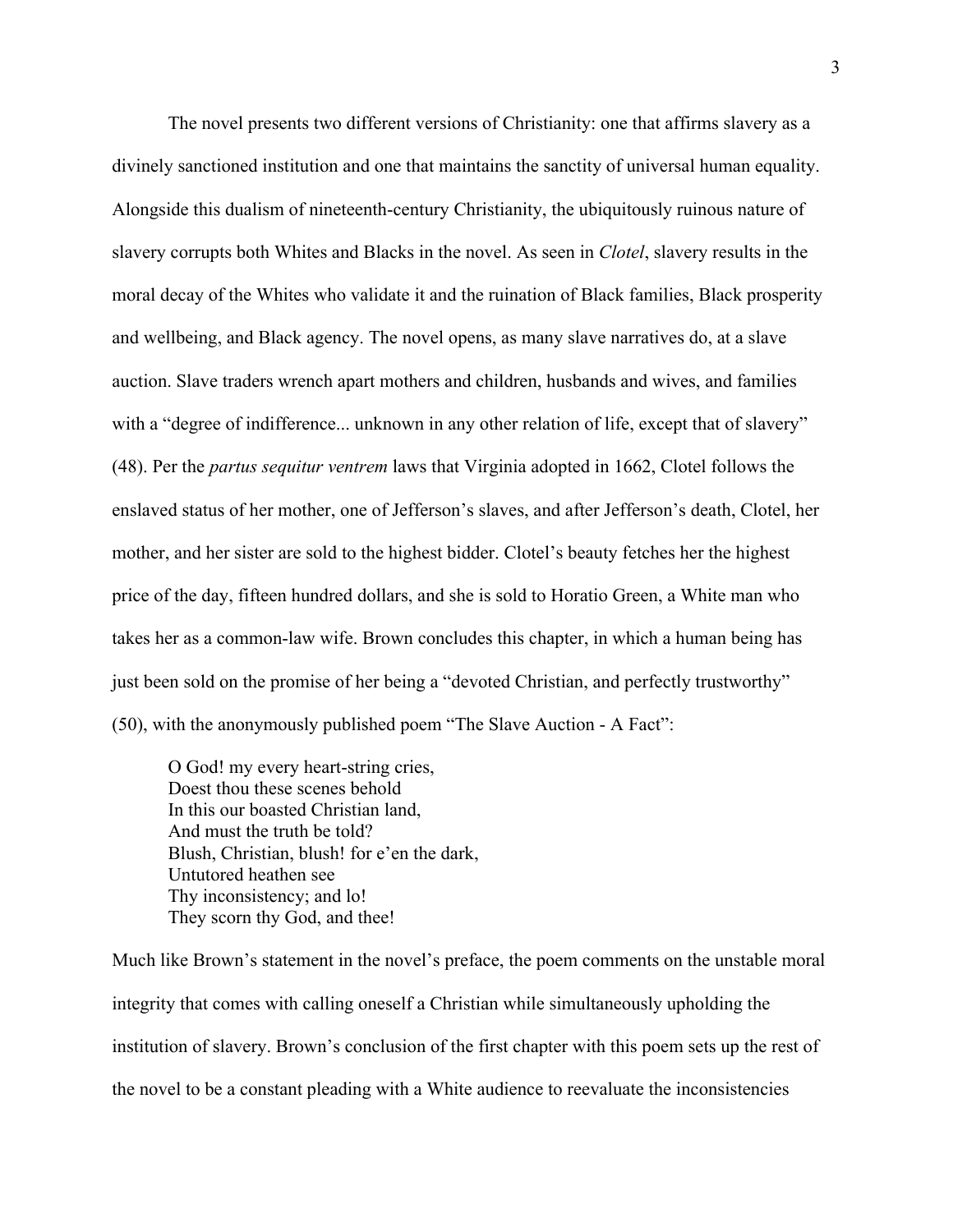within their own Christian morals. He calls upon them to recognize that even in "a city thronged with churches," these proclaimed Christians will still continue to trust that "slavery is a God-ordained institution" (50). Slavery persists as a politically accepted institution even as the nation's supposed Christianity, when practiced in its "true light," challenges and condemns its horrors.

In *Clotel's* fictional narrative and in the historical realities of the novel's publication, religion and slavery exist alongside each other so seamlessly that it is difficult at times to divorce the two. From this point in the novel, the audience is introduced to several slave owners and Christian preachers, many of whom use Christianity as evidence in their argument for slavery. Clotel marries the man who purchased her at the auction. Theirs is a marriage "sanctioned by heaven, although not recognized on earth" (65), but it still remains an unbalanced marriage rooted in slavery and treating human beings as property, not Christianity. For a man who purchased Clotel on the grounds that she was a Christian woman with pristine morals, Green pays very little attention to these theological ideations. Clotel considers herself content in her common-law marriage, especially after the birth of their first child together, but grows restless and frustrated with Green's constant separation of her and her child from his public life. She nearly manages to convince him to take their family to France, a place that promises a freer life for them, and he says he would have done so with "little questioning" (65) had it not been for his burgeoning political career. His spurning of his family further decays what little rectitude Green possesses. No matter how benevolent and Christian his intentions or how loving he acts towards his 'wife,' Green still legally owns a human being and refuses to free her, foregrounding his ensuing immoral actions.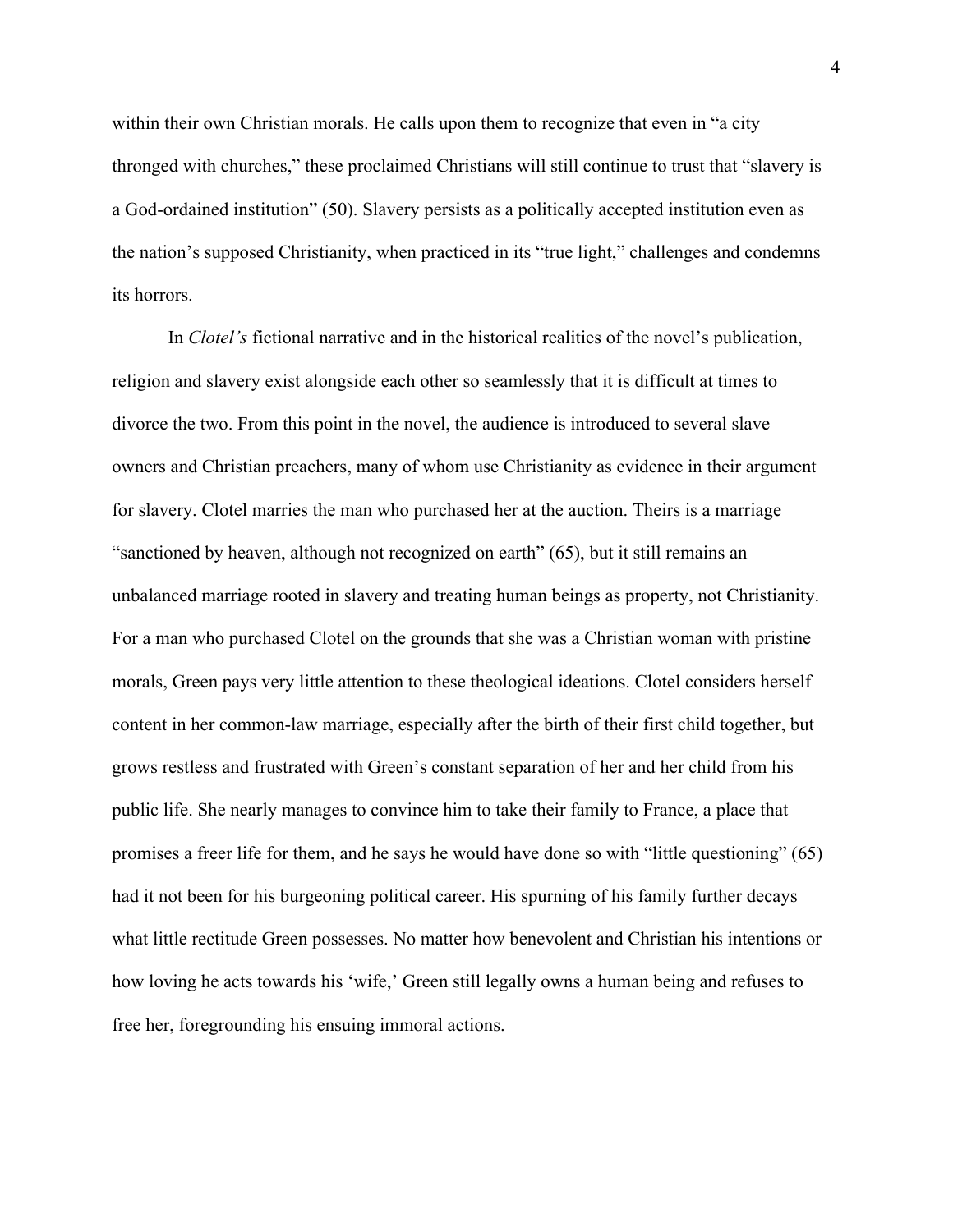Green's ever weakening morality further signals that slavery not only results physical, mental, and emotional devastation for Black people but also a moral abasement of the White people who vindicate the system. When his political career begins to gain traction and he becomes more entrenched in a White, Christian society, he marries a White woman who in a fit of jealousy forces him to sell Clotel. He acquiesces and never sees the mother of his child again. His wife subsequently forces Clotel's child to work as a slave in their household. Green's willingness to forsake his Black wife and mixed race child, a situation not singular, for the sake of political gain and satisfying a woman who participates slavery out of spite indicates a larger, national moral decomposition. Abandoning one's family goes directly against the moral teachings of the Bible itself; according to 1 Timothy 5:8, by "not provid[ing] for his own," Green "has denied the faith and is worse than an infidel."

This blatant hypocrisy in Green's claim to Christianity also manifests itself in Reverend John Peck, who manages to purchase Currer, Clotel's mother. Before Peck had acquired her, Currer had served as a laundress, giving her wages to Jefferson. Peck uses her domestic skills largely in the same manner, assigning her to household and kitchen affairs and thus continuing her life of hard labor. Considering himself an authority on religious matters, Peck engages in a spirited conversation with an old school friend, Miles Carlton, on the correlation between slavery and Christianity. Carlton, a lukewarm abolitionist, claims that as a student studying Rousseau and other like philosophers, he cannot identify "difference[s] between White men and Black men as it regards liberty" (73). In attempting to appeal to Peck's sense of reason, Carlton points Peck to the Declaration of Independence with its ideals of self-evident human equality. Peck rebuffs him: "The Bible is older than the Declaration of Independence, and there I take my stand... Those who say that religious instruction is inconsistent with our peculiar civil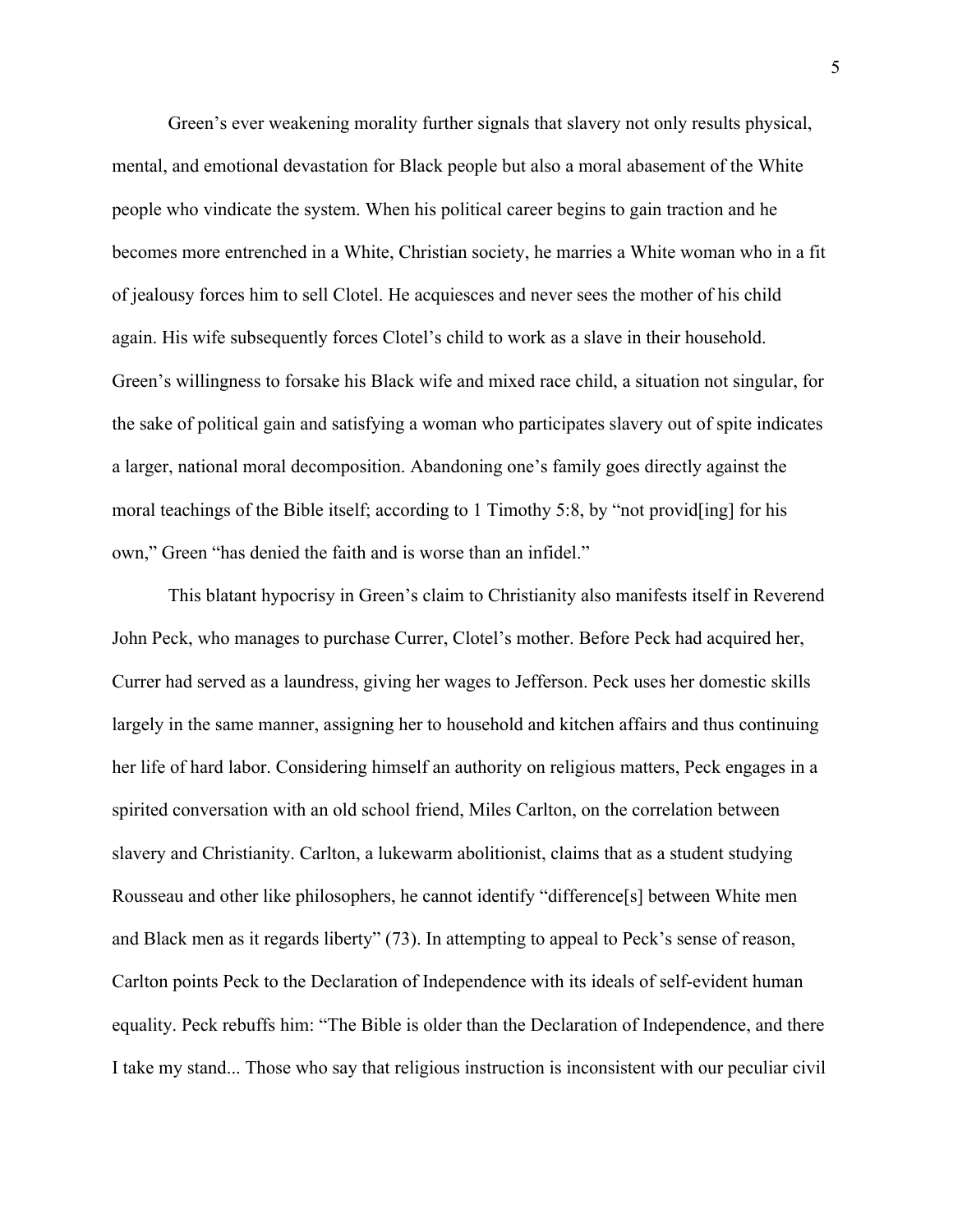polity are the worst enemies of that polity" (73). Peck's acknowledgement of the possibility of an inconsistency in his own line of thinking only makes him more stalwart in his beliefs. Though Brown presents Peck's myopic view of the two institutions in an unfavorable light, he also criticizes Carlton's views by saying that the abolitionist had spent too much time delving into the intrigues of abstract philosophy "to place that appreciation upon the Bible and its teachings that it demands" (74). Like Peck's, Carlton's stance is unsatisfactory. What Brown argues for here is a dialectical approach to the two arguments. Combining the practicality of philosophy and government with the transcendental hope and comfort that only religion can provide allows for a synthesis of the best of the two ideals.

This synthesis comes in part from the character of Georgiana Peck, who positions herself as a different kind of preacher than her father. Georgiana has an active abolitionist spirit that ignites a fire of change in many of the people she encounters, including her future husband, Carlton, and Peck himself. Like the other preachers in the novel, she is unafraid to draw on the teachings of the Bible. She relies on her own interpretations of the same text to argue on the topic of slavery, this time against the institution. She presents the first rhetoric in the entire novel in which racial liberty and Christianity are not opposing forces but are synonymous with one another. She justly claims that "Whatever… destroys, abridges, or renders insecure, human welfare is opposed to God's will, and is evil...True Christian love is of an enlarged, disinterested nature" (75). This declaration diverges from anything that the audience has heard thus far. Brown uses the character of Georgiana and her morality to speak directly to his audience. Georgiana's words, as author Dawn Coleman asserts, "affirm colorblind love as a core Christian principle" (185). This troubles Peck's rigid understanding of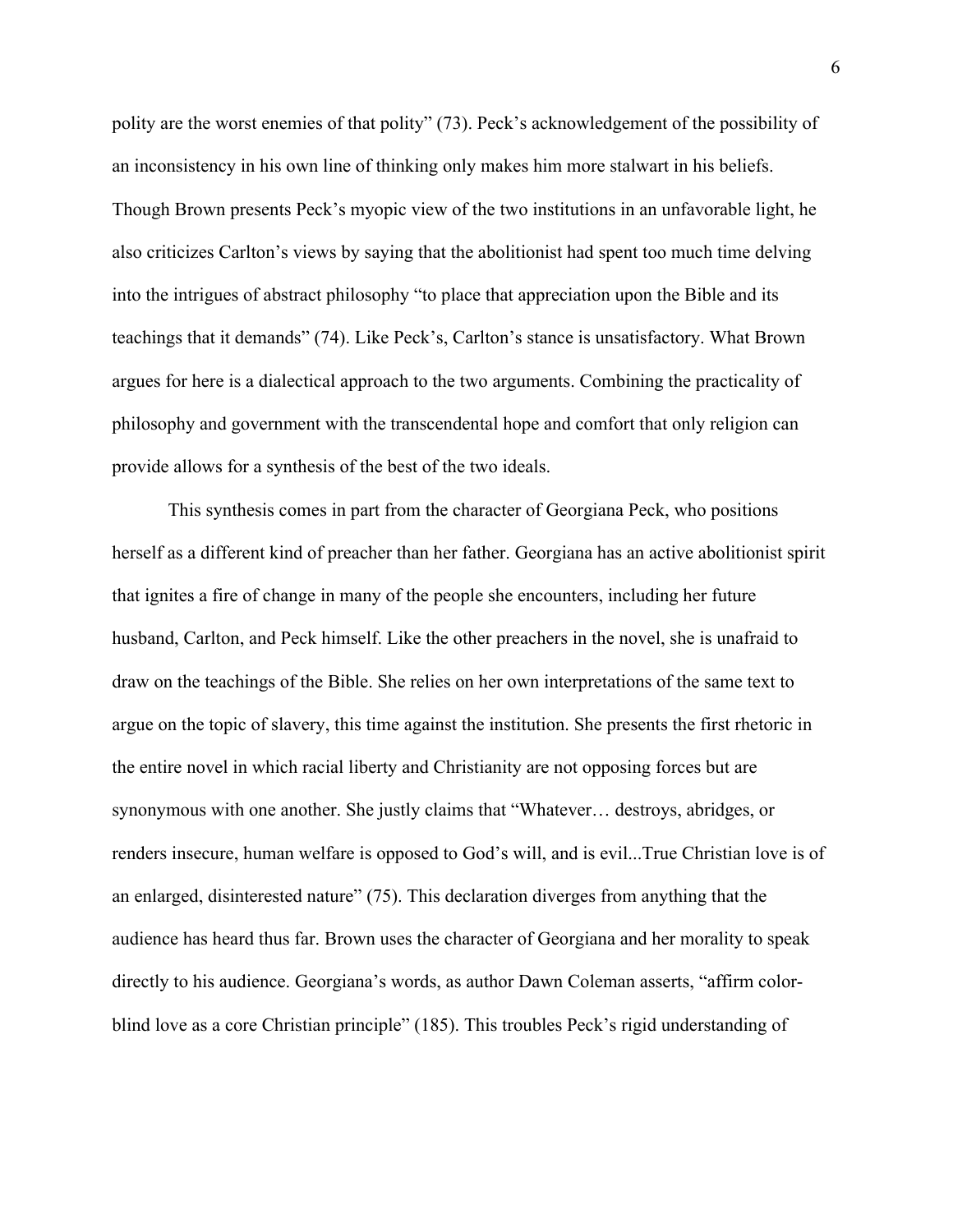Christianity and with his daughter's words, he is able to view "Christianity in its true light" (75).

The slaves on Peck's plantation seem to have their own understanding of Christianity, a Christianity in this "true light." When Peck has Hontz Snyder, a missionary, speak to the slaves for their Sunday meeting, Snyder continues this cycle of bastardizing the Bible in order to further the idea that slavery in a divinely ordained and integral part of American society. He purports that "it is the will of God" that Black people exist in enslavement because he "knew that condition would be best for you" (77). Not only does Snyder excuse the horrors of slavery but he also postures as if its mental and physical anguish that debilitate the Black population is beneficial to them. "Any discontent…" he continues "is quarrelling with your heavenly Master" (77). Here, Snyder refers to God to as "Master," a title only the proponents of slavery in the novel use to reference God. Moreover, he manipulates the theological belief in God's omnipotence and omniscience in order to maintain these systems of oppression. The enslavers' take on Christianity remains incredibly punitive and corrective, whereas the slaves draw on Christianity as a source of hope and liberation. Brown uses John Greenleaf Whittier's prose to solidify this hypocrisy:

What! preach and enslave men? Give thanks-and rob thy own afflicted poor? Talk of thy glorious liberty, and then Bolt hard the captive's door? (5-8)

Snyder also forces the slaves to answer the question of why Whites cannot be enslaved in the manner same as Blacks, to which the answer is "Because the Lord intended the Negroes for slaves" (81). This claim to possess insight to God's thoughts has no Scriptural foundation. Sylvester Johnson maintains that the Bible does not racialize slavery (231–32), assigning no specific race to the enslaved. Instead, the interpreters of the Bible corrupt the theological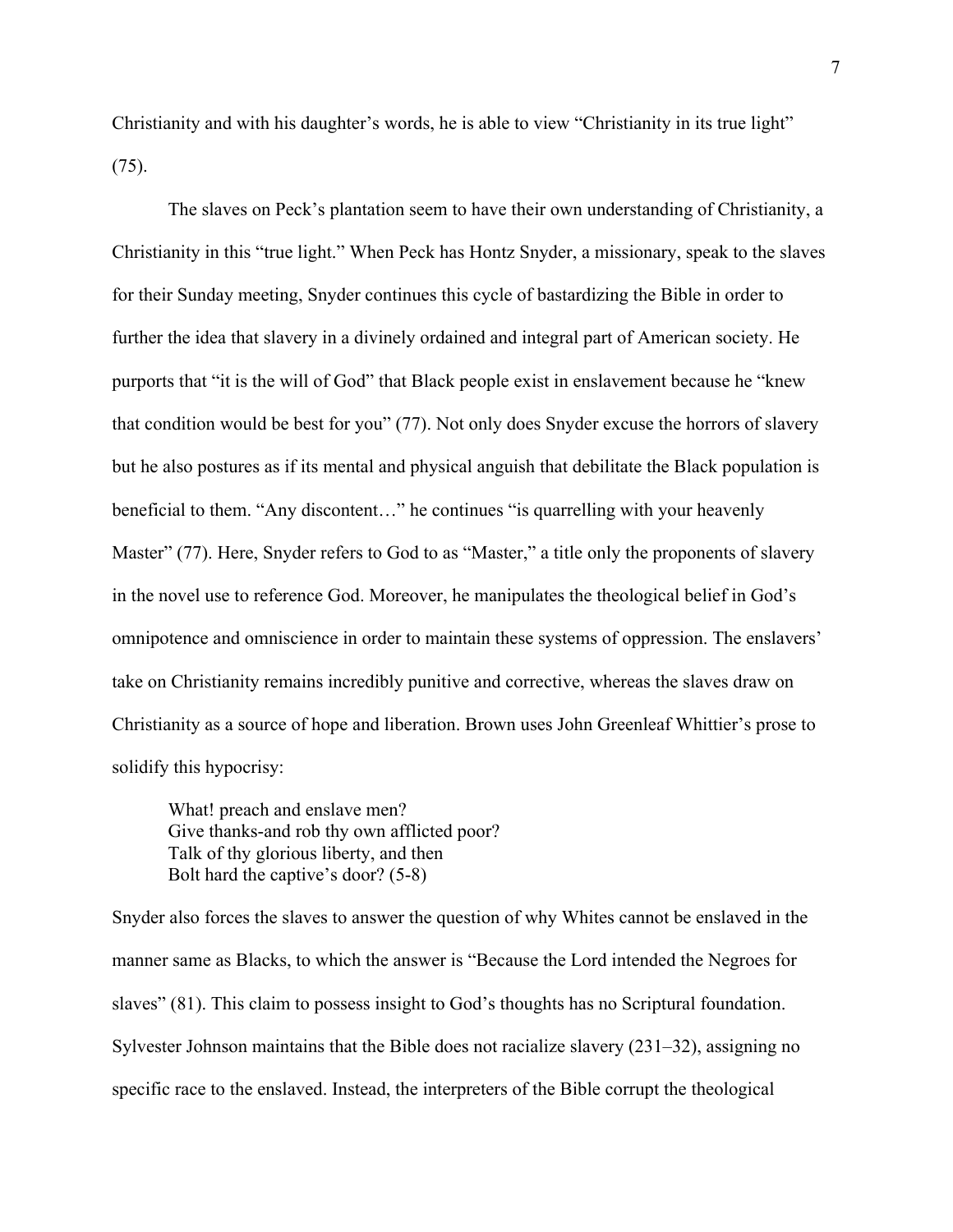integrity of the Scripture, using Christianity "merely as a screen on to which ... [to] project their racial attitudes, fears and fantasies" (Kidd 3). By hiding behind the label of Christianity, many enslavers sought to justify their actions.

This interpretation leads directly into the next Biblical fallacy. Benjamin Braude correctly claims that "the treatment of Jews, Blacks, and [indigenous peoples] in the early modern world arose despite, not because of, theological acceptance of a shared genealogy" (105). In the seventh chapter of the book of Genesis, God sends a flood to cleanse the world of sin by killing all of humanity save for Noah and his immediate family members, leaving them responsible for repopulating the Earth without the corruption of the other human beings. Biblical interpretation remained largely literal during the nineteenth century, so this narrative, when coupled with the unquestioned authority of the Bible, leads to the logical conclusion that all humanity shares a single ancestor in Noah. Christianity had, at this point, accepted this collective ancestry, and any attempt to claim superiority over a group of people who shared in this genealogy is logically unsound.

Christianity thus remains an unstable entity throughout the novel. What ensues after Snyder finishes his lecture is another performance of Christianity, this time manifesting in a call and response similar to Black spirituals that forces the slaves to recite answers to questions avowing that God intended for Blacks to exist as slaves. The slaves answer without any resistance but with no trace of vigor. In a collection of interviews on the very subject of these Sunday sermons, former slave William Ward affirms what Brown depicts in his fictional narrative, saying that:

On Sundays the slaves were permitted to have a religious meeting of their own...They sang spirituals which gave vent to their true feelings...There was one person who did the preaching. His sermon was always built according to the master's instructions which were that slaves must always remember that they belonged to their masters and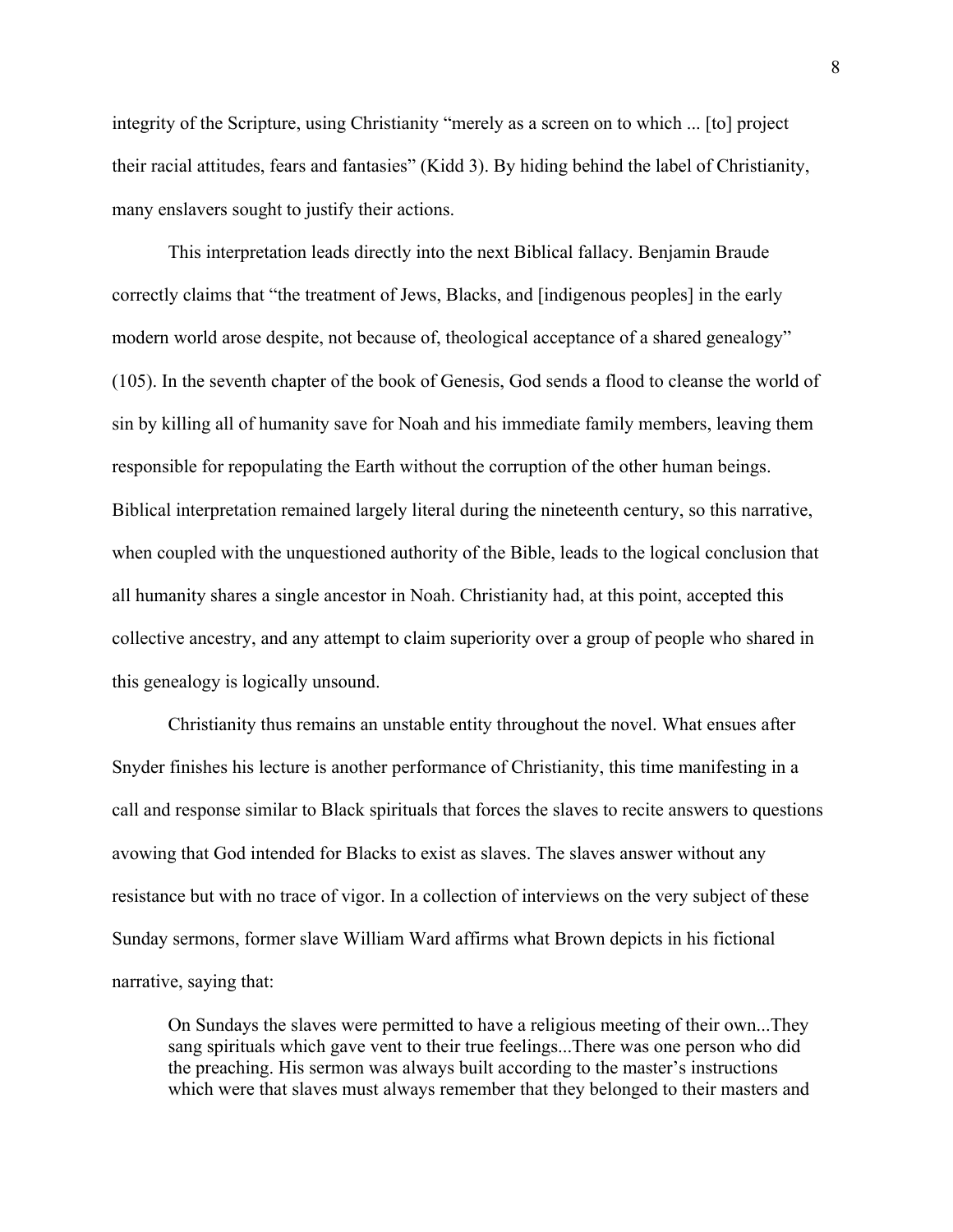were intended to lead a life of loyal servitude. None of the slaves believed this, although they pretended to believe because of the presence of the White overseer. (129)

This blatant subversion affords the slaves agency over their own private religious beliefs without further invoking the wrath of their enslavers. Christianity as a religion comprises of both interior belief and external fellowship with other believers, so the enslaved people's need for an authentic Christian community is only satiated after the overseer leaves and they are free to speak and practice their religion as desired. Simon, an older slave, hushes the disgruntled murmurings of the others who question their participation in a religion that appears implicit in their systemic oppression. He tells them that "thars more in de Bible den dat, only Snyder never reads any other part to us...thar was more den what Snyder lets us hear" (82). Instead of eschewing Christianity entirely, Simon seems to propose a reassessment of the religion's position in the nation. He knows that the Bible goes beyond the stunted interpretation of the enslavers. One of the most basic tenets of Christianity and a commonly cited biblical passage, Matthew 22:39, dictates that Christians "love thy neighbor as thyself," an accomplishment rendered impossible when one enslaves, beats, and murders one's neighbor.

 Georgiana in part shares this knowledge as well. She and Carlton impart their Christianity on the enslaved they had received as part of an inheritance from her father. Their slaves "appreciated the gospel when given to them in its purity" (138), a tribute to their desire to view Christianity in this "true light." They not only enjoy a mistress who forgoes whippings but also encouragement to practice Christianity in the way they see fit. As Georgiana dies, her altruistic Christianity is exemplified in her deathbed words to her slaves: "If ever there was a people who needed the consolations of religion to sustain them in their grievous afflictions, you are that people. You had better trust in the Lord than to put confidence in man" (157).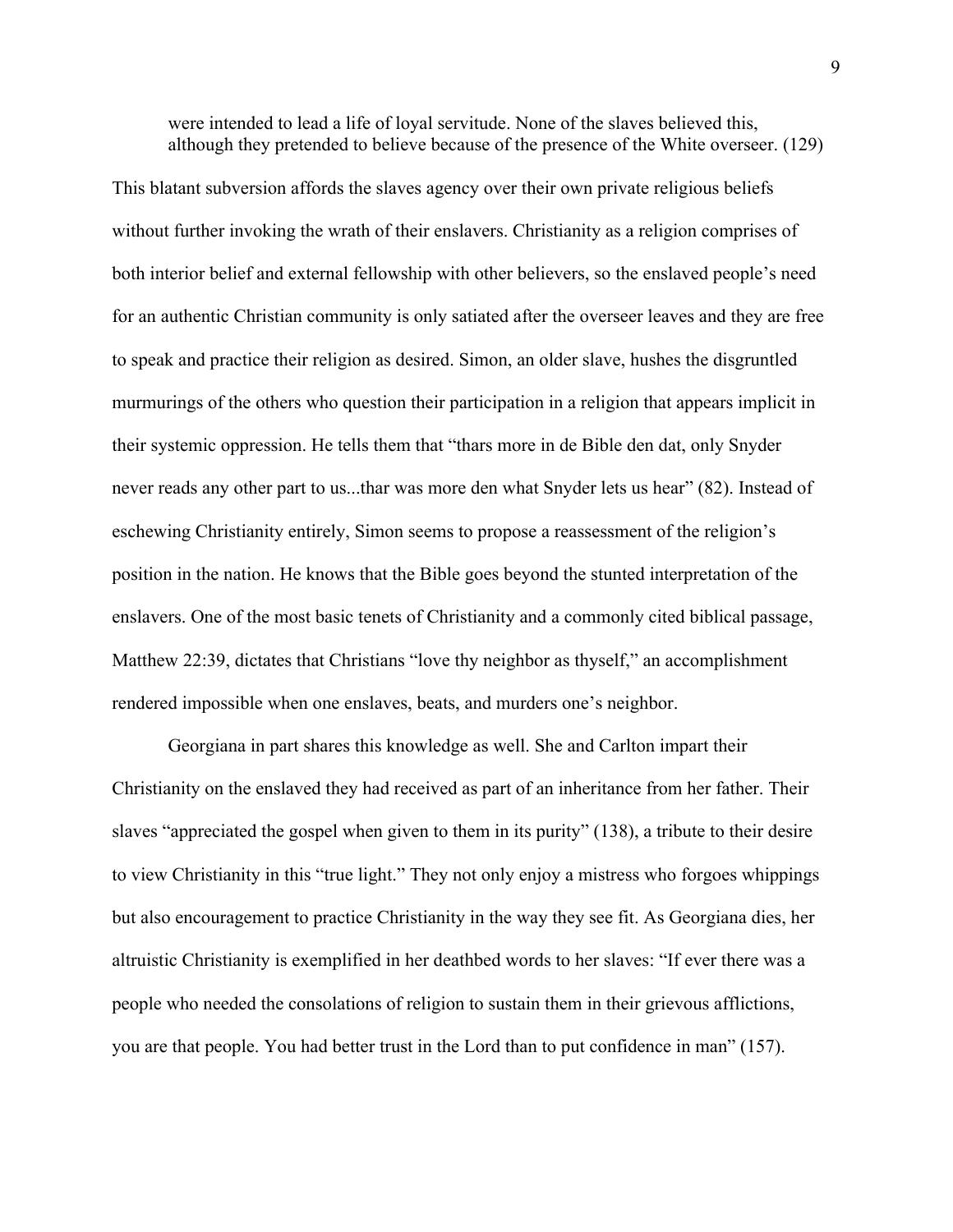In Georgiana's words and actions, she does not use Christianity to validate the system of slavery. She manages to convert her husband "from infidelity to Christianity, from the mere theory of liberty to practical freedom" (159). She recognizes that Christianity without just actions cannot rightly call itself Christianity, which at its very core calls its believers to undertake the task of ensuring that all of God's children are protected from suffering. However, her affirmation of the Christian faith as one of hope and liberation is troubled by her status as a slave owner. As Brown writes, "the evils consequent on slavery are not lessened by the incoming of one or two rays of light" (179). Even as she grants liberty to the enslaved people and speaks to the "true light" of Christianity, she herself participates in the very institution she attempts to dismantle. Georgiana's moral ambiguity mimics the complexity of the nation itself. At the time of the novel's publication, the United States, with its selfproclaimed title of being a Christian nation, upheld the institution of slavery that left no citizen of any race, Black, White, or otherwise, unharmed. Though Christopher Stampone argues that Georgiana "represents Brown's idealized version of the White abolitionist heroine *par excellence*" (79) and that she indicates the possibility of a new generation characterized by abolitionist vigor, Georgiana remains a morally complex character that destabilizes the settled idea of a moral dichotomy that critics and historians alike are fond of projecting on this period of American history.

This anti-slavery sentiment being imparted to a male actor through female intervention manifests itself again in Henry Morton, a White physician. He marries Clotel's sister and subsequently has a personal stake in the abolition of the institution of slavery, taking it upon himself to be "obnoxious to private circles" (151) with his abolitionist leanings. He asks, on the subject of the widespread and federally sanctioned ownership of human beings, "Are we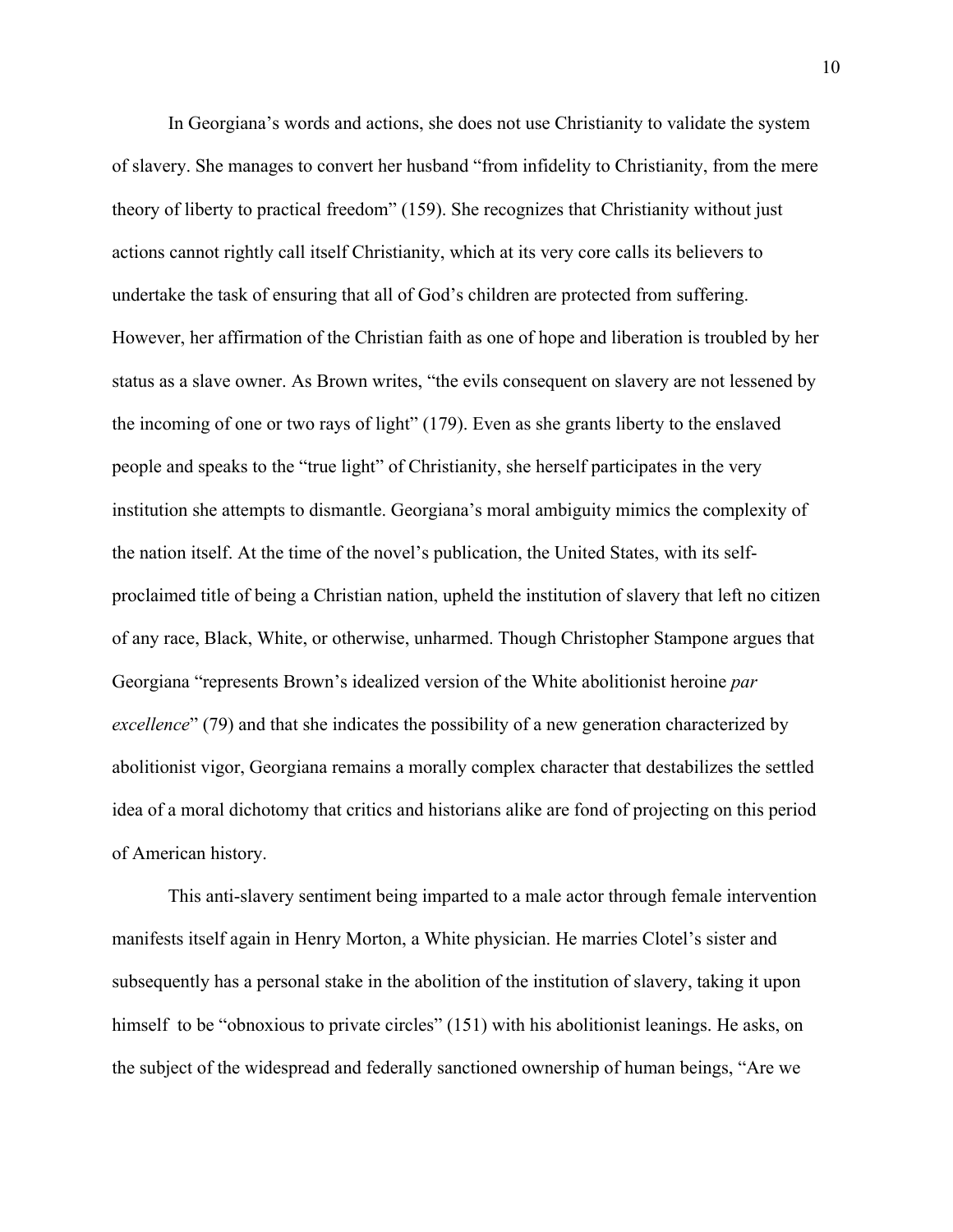not then despots–despots such as history will brand and God abhor?" (153). With this question, he appeals to both the theological and political machinations at work in the heart of the nation. The United States' status as "the land of the free" is innately threatened by the fact that an entire population of its people exists in horrific oppression. By addressing God in the same breath, Morton claims indirectly that this continued distortion of the Bible will lead to the nation's losing its moral character and its eventual destruction. That, he claims, *will* be sanctioned by God.

The political outrage over the immorality of slave owning does not end with Morton. President Jefferson also addresses this topic of despots and the theological implications of slavery:

With what execration should the statesman be loaded who, permitting one half the citizens thus to trample on the rights of the other, transforms those into despots and these into enemies, destroys the morals of the one part, and the amor patriae of the other!... Indeed, I tremble for my country when I reflect that God is just; that his justice cannot sleep for ever. (131)

The fact that his own daughter, Clotel, dies as a slave complicates his apparent agreement with Morton's abolitionist sentiment. This posturing as a proponent of freedom remains hollow and sanctimonious and reflects the ubiquitous attitudes of the slave-owning but claimed Christian nation.

Described in a chapter entitled "Death is Freedom," Clotel's suicide also highlights the differences in an enslaver and an enslaved person's Christianity. After a life of enduring physical and mental abuse, involuntary familial division, and fear, Clotel attempts to escape her life of bondage, only to be cornered on a bridge by slave hunters. Instead of cooperation, she chooses the ultimate form of dissent: "she at the same time raised her eyes towards heaven, and begged for that mercy and compassion there, which had been denied her on earth; and then, with a single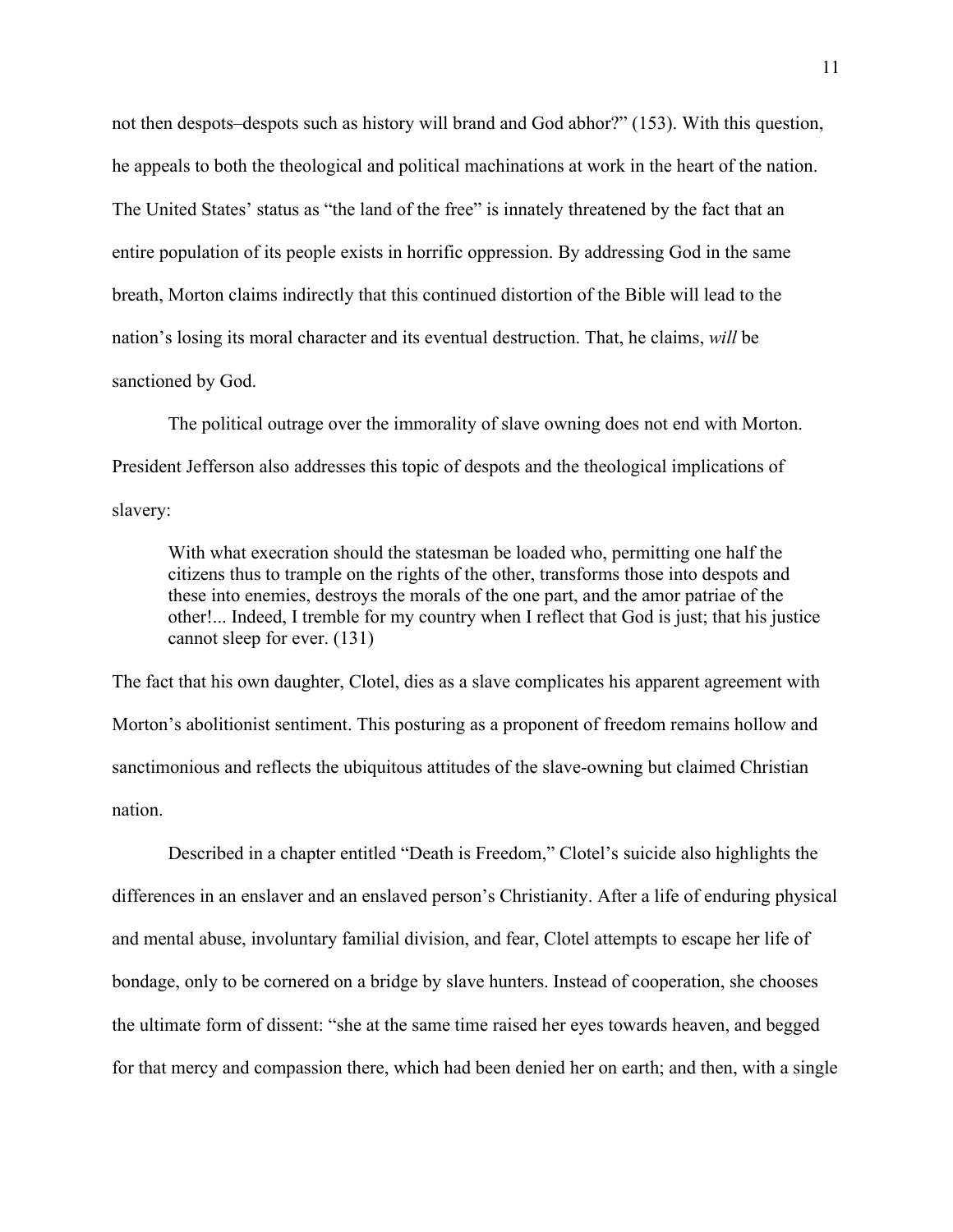bound, she vaulted over the railings of the bridge, and sunk for ever beneath the waves of the river" (185). The Potomac consumes her body and, within the view of the White House and the physical representation of all the nation's democratic and Christian ideals, she dies. The description of her death is interspersed with a Christian lexicon: she places her life in the hands of her God, beseeching him for a transcendental peace that, by nature of her race and her status as a slave, had been out of reach for the duration of her life. Here, Clotel recognizes that death signals a certain kind of freedom; an eternal freedom she only obtains through her Christianity. Her Christianity is not the same religion that enslavers manipulate to maintain their position in this network of power. Through a democratically irrational and morally unjustifiable co-opting of Christianity, those who either explicitly or passively sustain the system of slavery morally debase themselves and thus, their proclaimed Christian nation.

Brown's warning against this moral hypocrisy pervades his novel. In *Clotel's* conclusion, Brown writes "let no Christian association be maintained with those who traffic in the blood and bones of those whom God has made of one flesh as yourselves" (209). As Jacob Olupona states, Christianity was "deeply culpable in the African slave trade, inasmuch as it consistently provided a moral cloak for the buying and selling of human beings" (95). This moral cloak attempted to shroud the centuries worth of the outward, tangible horrors that slavery produced, including the literal buying and selling of human beings as if they were livestock, the wrenching apart of families, and the rape and murder of men, women, and children. Mary Fitzpatrick maintains that "such marked inconsistency between slavery and the United States' founding ideals severely destabilizes the country's exalted place as the bastion of democracy" (6). Even Thomas Jefferson, the venerated president who penned the famous "life, liberty, and the pursuit of happiness," directly participated in the institution that contradicted his very words by owning slaves. In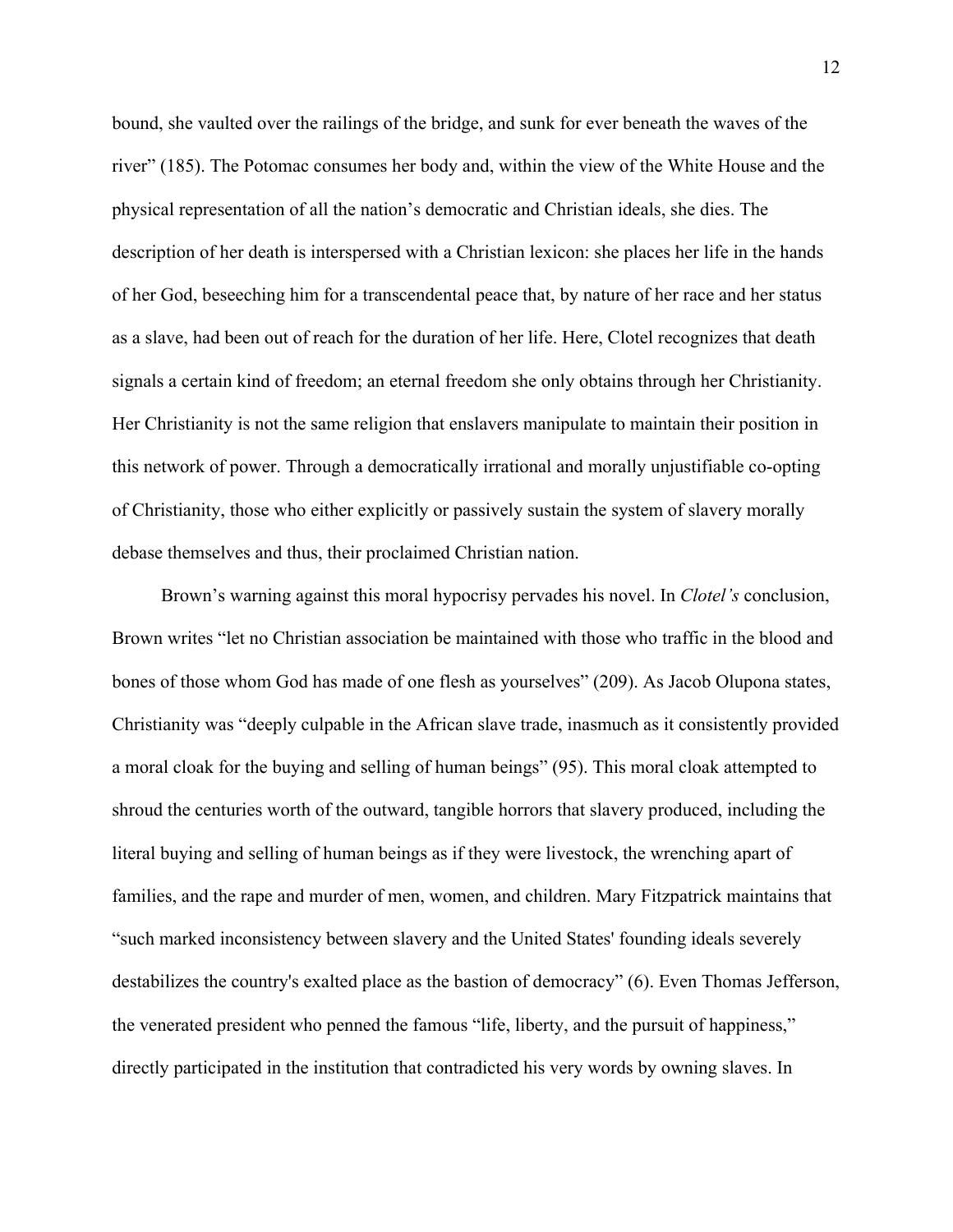political figures like Horatio and Jefferson, the nation's hypocrisy is highlighted, as is the conflict between the slaves' adherence to Christianity and the masters' adherence to the same faith. In tragic heroines such as Clotel and unassuming rebels like Simon, the "true light" of Christianity shines.